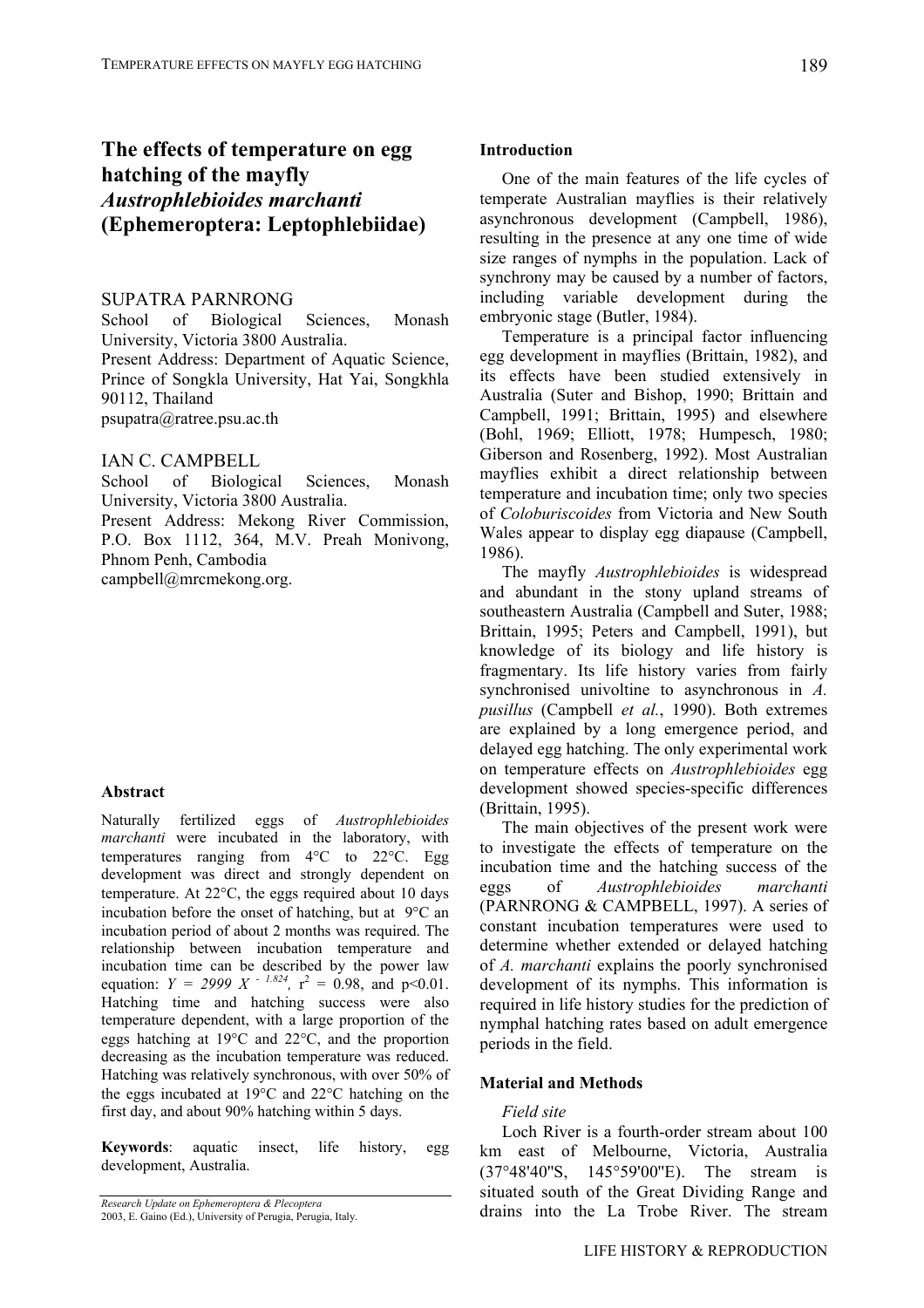channel at the study site is about 2 m wide, and the substrate is mostly medium sized stones and cobbles, with sand comprising about 10% of the area of the stream bed.

## *Methods*

Twenty adult females of *Austrophlebioides marchanti* were collected from light traps on the stream bank at dusk, and each female was placed in a plastic vial containing filtered stream water, and then transferred to the laboratory in an ice box filled with stream water. Eggs were laid immediately or during transportation. The number of eggs from each female ranged from less than a hundred, up to several hundreds, with part of the variability arising because some females laid their eggs before capture, or oviposition was interrupted during their transportation to the laboratory. Artificial fertilisation was unnecessary because identifiable fertilised females were readily collected in the field. In the laboratory, eggs from each female were divided into five groups, placed in 50 ml plastic vials, and incubated at 4°C, 9°C, 14 $\rm{°C}$ , 19 $\rm{°C}$ , and 22 $\rm{°C}$  with a range of  $\pm$  1 $\rm{°C}$ . The vials were inspected daily, and the incubation time (in days) and number of hatched eggs were recorded. The relationship between incubation time and temperature was calculated using regression analysis.

Degree-days (i.e. incubation temperature multiplied by incubation time) required before the onset of hatching were also calculated for each incubation temperature.

### **Results**

*Austrophlebioides marchanti* displayed direct egg development which was strongly dependent on temperature. Hatching occurred at 9°C, 14°C, 19°C and 22°C, but not at 4°C even after the eggs had been incubated for four months. However, some egg development did occur at 4°C; the embryos formed visible ocelli after three weeks incubation.

The incubation time for eggs decreased as the temperature increased. At 22°C, eggs required about 10 days incubation before the onset of hatching, but at 9°C an incubation period of about 2 months was required. The relationship between incubation temperature and incubation time was described by the power law equation:  $Y = 2999 X^{-1.824}$ , where Y is incubation time (in days), and X is incubation temperature  $(^{\circ}C)$ ,  $r^2 = 0.98$ , and p<0.01 (Fig. 1).



Fig. 1 - Linear regression between incubation time (in days) and incubation temperature (°C) on logarithmic scales for *A. marchanti*,  $p < 0.01$ ,  $r^2 = 0.98$ .

The duration of hatching and hatching success were also temperature dependent: a large proportion of eggs hatched at 19°C and 22°C, with the proportion decreasing as the incubation temperature was reduced. Hatching was relatively synchronous, with over 50% of the eggs incubated at 19°C and 22°C hatching on the first day of hatching, and about 90% hatching within 5 days.

Table 1 - The average (mean  $\pm$  SE) hatching success (%) of *A. marchanti* eggs, SE = standard error. At 4<sup>o</sup>C, no hatching occurred.

| <b>Temperature</b> | Hatching success $(\% )$ |                 |                 |                 |
|--------------------|--------------------------|-----------------|-----------------|-----------------|
| (C)                | First day                | After 3 days    | After 5 days    | After 7 days    |
| 22                 | $70.5 \pm 9.9$           | $79.1 \pm 6.8$  | $90.0 \pm 5.8$  | $92.3 \pm 4.2$  |
| 19                 | $51.9 \pm 9.7$           | $62.8 \pm 7.5$  | $87.6 \pm 3.9$  | $94.7 \pm 3.2$  |
| 14                 | $20.4 \pm 11.7$          | $62.3 \pm 12.6$ | $76.2 \pm 8.0$  | $90.6 \pm 5.8$  |
| 9                  | $5.3 \pm 6.9$            | $34.5 \pm 19.9$ | $50.4 \pm 12.9$ | $54.8 \pm 11.4$ |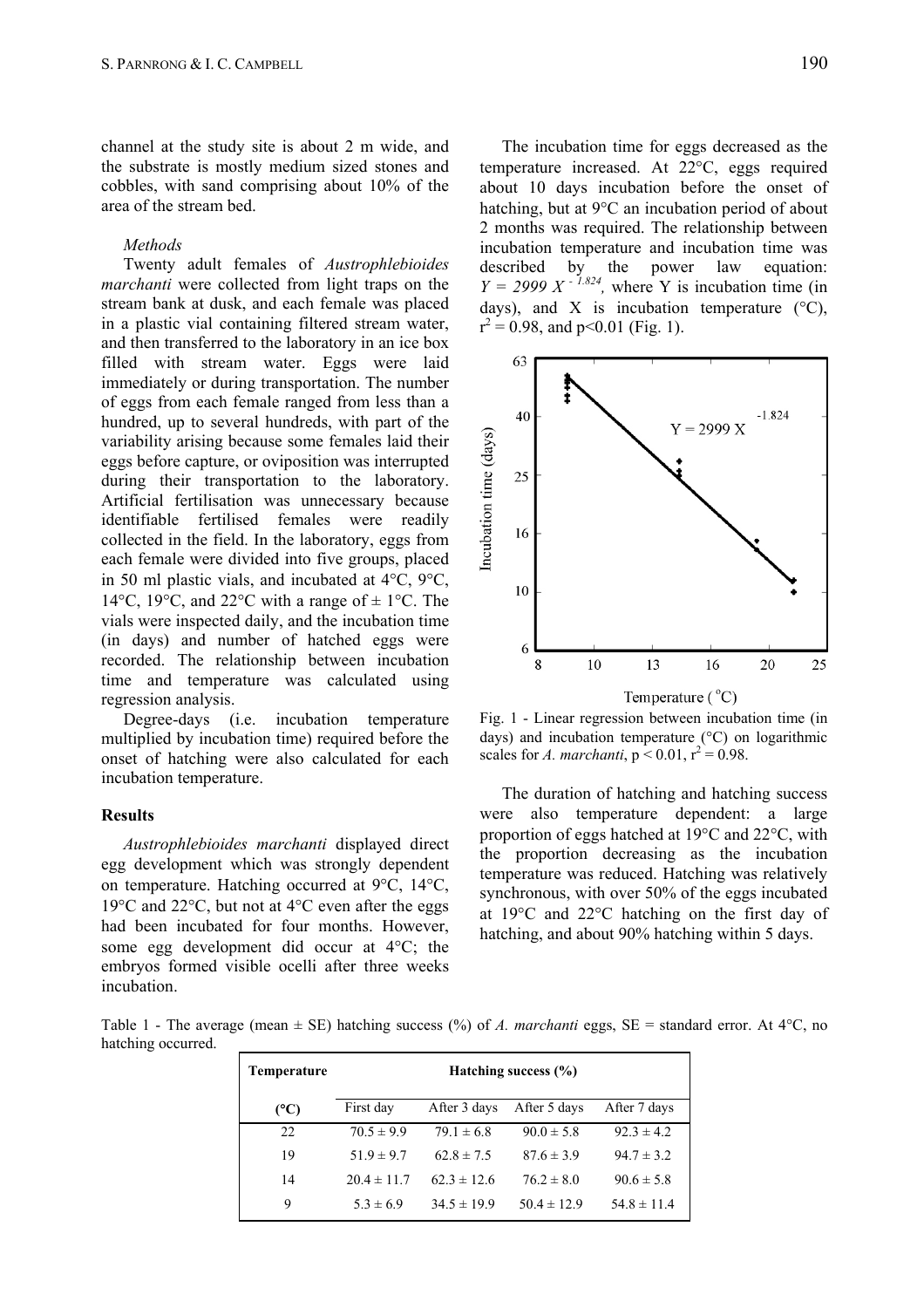At 9°C, only 5% of the eggs hatched in the first day of the onset of hatching, and after 5 days only 50% of the eggs had hatched (Table 1).

Approximately 440 degree-days were required for eggs to hatch at 10°C, whereas only 260 degree-days were required at 20°C. The number of degree-days for hatching was linearly related to water temperature (Fig. 2). The relationship between degree days before hatching and incubation temperature is represented by the equation:  $Y = 616.5 - 17.8 X$  where Y is degreedays required before hatching starts, and X is incubation temperature (°C),  $r^2 = 0.99$ , and p<0.001 (Fig. 2).



Fig. 2 - Plot of degree-days required for *A. marchanti* eggs to hatch against temperature,  $p < 0.001$ ,  $r^2 = 0.99$ .

# **Discussion**

The hatching of *Austrophlebioides marchanti* eggs occurred between 9°C and 22°C, when incubated at constant temperatures. This temperature range corresponds to those reported for other Australian mayflies (Suter and Bishop, 1990; Brittain and Campbell, 1991; Brittain, 1995). Generally, temperate Australian mayfly eggs hatch successfully between 9-25°C, with the only known exception being *Austrophlebioides* from the Murray River (Brittain, 1995) where egg hatching was reported at 30°C. Eggs of northern hemisphere mayflies hatch successfully in a temperature range of 3-15°C, a lower minimum temperature than Australian mayflies (Elliott, 1972; Humpesch and Elliott, 1980; Humpesch, 1980; Giberson and Rosenberg, 1992). In the North American mayfly *Hexagenia rigida* egg hatching occurs between 12-32°C. However, if incubation starts at a low temperature, a temperature of 36°C is required to enforce quiescence (Friesen *et al.*, 1979). Eggs of five species of tropical South America mayflies hatch at 20°C (Jackson and Sweeney, 1995), lower than the African mayfly, *Povilla adusta,* which hatches at temperatures of up to 35°C (Ogbogu, 1999).

Incubation time decreases with an increase of temperature within a specific temperature range. An incubation time of between 10-60 days for *A. marchanti* is similar to the range found by previous studies of Australian mayflies (Suter and Bishop 1990; Brittain and Campbell, 1991; Brittain, 1995). However, the incubation time for *A. marchanti* is slightly higher than *Austrophlebioides* from the Murray River and from Snowy Creek, where an incubation period of 7-35 days was required at 10-25°C (Brittain, 1995). A period of 10-37 days of incubation was required for *Austrophlebioides* (Brittain, 1995) and 16-55 days for *Coloburiscoides* (Brittain and Campbell, 1991) to reach 50% hatching success at the same temperature ranges.

Synchronised egg hatching is characteristic of temperate Australian mayflies (Brittain, 1995). Hatching times range from a few days to less than 20 days, depending on the incubation temperature (Suter and Bishop, 1990; Brittain and Campbell, 1991; Brittain, 1995; see also Campbell, 1986). Similar characteristics have also been reported for *P. adusta* from tropical Africa, where most of the eggs hatch within 1-2 days at incubation temperatures between 15-35°C (Ogbogu, 1999). By contrast, many northern hemisphere species exhibit a longer hatching time than Australian species. A period between 26-53 days has been reported for *Tricorythodes minutus* at incubation temperatures of 21°C and 12.5°C (Newell and Minshall, 1978).

Hatching success in *A. marchanti* is high, making it similar to other Australian mayflies with reported rates of 70-93% (Suter and Bishop, 1990; Brittain and Campbell, 1991; Brittain, 1995). Northern hemisphere mayflies also generally have a high hatching success, but with greater variation, ranging from 90% in *Baetis rhodani* (Bohle, 1969; Elliott, 1972; Benech, 1972), *B. vernus* (Benech, 1972) and *Ephemerella ignita* (Bohle, 1972; Elliott, 1978) to less than 50% for *Ecdyonurus* (Humpesch, 1980). A high hatching success rate of 85% was reported for *P. adusta* at the optimum incubation temperature of 33.2°C. Although hatching success generally increased with an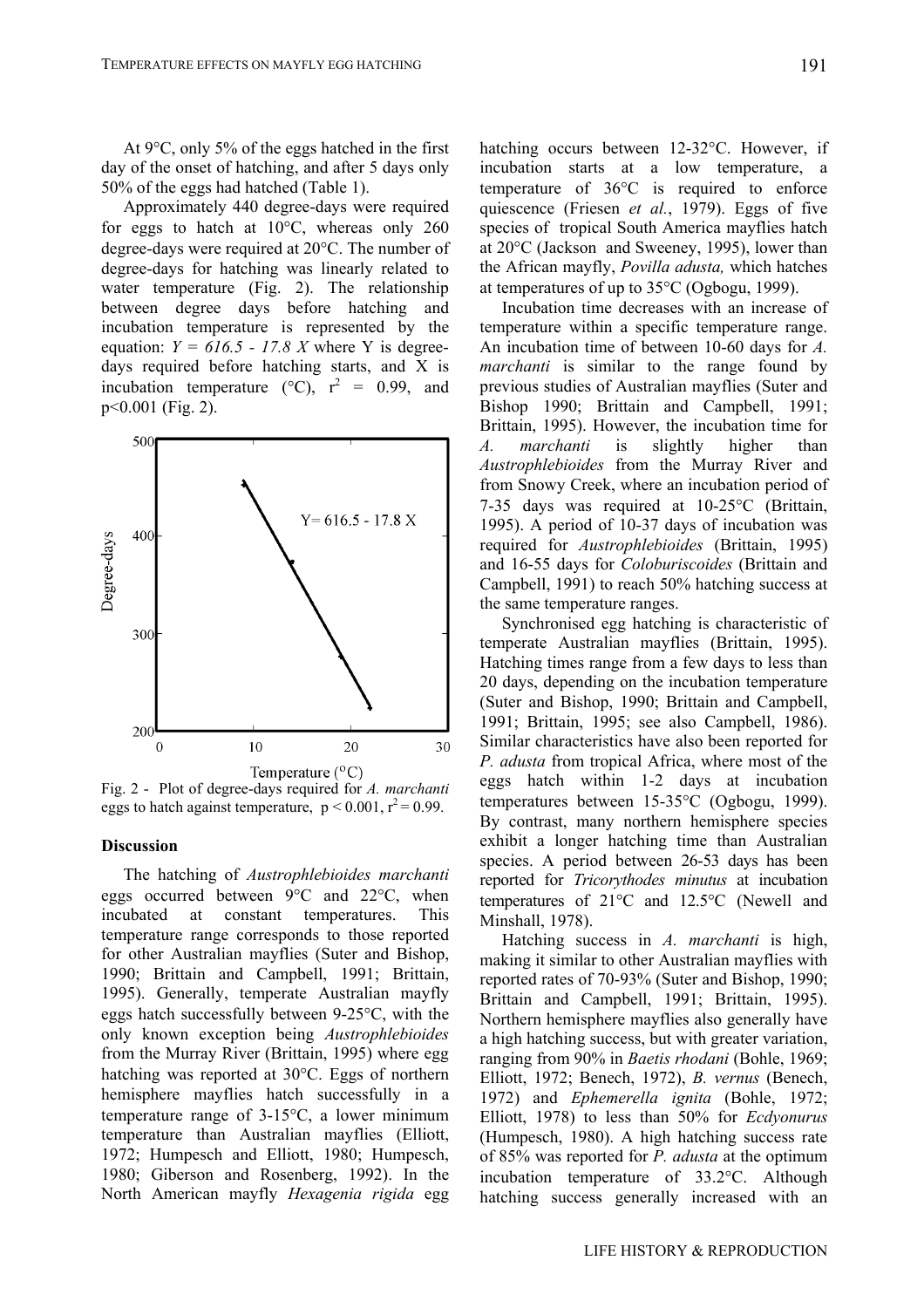increase of temperature, longer storage times at low temperatures led to an increase in hatching success in *Hexagenia limbata* (Giberson and Rosenberg, 1992).

Asynchronous life histories and the presence of small nymphs throughout the year are prominent characteristics of many Australian mayflies (Campbell, 1986), including *A. marchanti* (Parnrong, 1999). Campbell (1986) and Campbell *et al.* (1990) found more synchronised development in *Coloburiscoides* populations from higher altitude alpine or subalpine streams. However, they found low synchrony in low altitude populations with higher temperatures in taxa identified as "*Atalophlebioides*", but presumably *Austrophlebioides* (Campbell *et al.*, 1990).

Embryonic development could be one of the factors that influence the synchrony of life history patterns in Australian mayflies (Marchant *et al.*, 1984; Campbell, 1986). Extended emergence of adults in the field is the most probable cause for the presence of small *A. marchanti* nymphs throughout the year, because eggs hatch within a relatively short incubation time. It is most likely that long emergence periods of over 6 months (Parnrong, 1999) allow adults to deposit their eggs over a longer period of time, leading to a supply of small nymphs throughout the year. Extended emergence is common to most Australian mayflies (Campbell *et al.*, 1990; Campbell, 1986), and is likely to be the main cause of asynchronous development (Campbell, 1986; Brittain, 1995).

There is no evidence that extended egg hatching is the cause of asynchronous nymphal development since eggs hatch within a short time when they are incubated in a natural temperature range (Brittain, 1995). *A. marchanti* eggs display high hatching synchrony: 50% of the eggs hatch within 5 days at 9 $\degree$ C, and over 50% of the eggs incubated at 19°C hatch in the first day after the beginning of hatching. Similar synchonised egg hatching was also found in Australian *Baetis*, which requires only 2 days for 50% of eggs to hatch (Brittain 1995).

Delayed egg hatching was not observed in *A. marchanti* because, although eggs did not hatch at 4°C, development still occurred, and hatching was detected at the next higher temperature (9°C). This finding is similar to temperature-induced quiescence in two South Australian species (Suter and Bishop, 1990), where hatching resumed when the temperature rose above 12-15°C. Similarly, Campbell (1986) suggests an egg or early nymphal diapause in *Coloburiscoides giganteus* in Digger's Creek in the Australian Alps near Mt Kosciusko (36°20'S, 148°29'E). The data on egg development from Brittain and Campbell (1991) support egg diapause or quiescence in *Coloburiscoides giganteus* because the temperature at Digger's Creek fell below the restricted temperature of 5-10°C before the development was completed (Brittain and Campbell, 1991). This type of temperatureinduced quiescence has also been reported for European species, such as *B. vernus* from Germany (Bohle, 1969) and *Ephemerella ignita* from England (Bohle, 1972; see also Brittain, 1982).

Most egg hatching experiments with mayflies have been carried out in the laboratory using a series of constant temperatures. Relationships between incubation time and temperature, and degree-day and temperature, have been used to predict egg hatching in the field. Humpesch and Elliott (1980) found agreement between their laboratory and field experiments in two out of three species, and suggested that the power equation derived in the laboratory helped predict egg hatching in the field.

The number of degree-days required for the hatching of several species of mayfly eggs has been shown to be higher at low temperatures (Suter and Bishop, 1990; Brittain and Campbell, 1991). Elliott (1978) also found a similar relationship for *Ephemerella*. Likewise, the prediction of degree-days for *A. marchanti* eggs before hatching agrees with the results from the field.

Sweeney and Schnack (1977) argued that because temperature in the field is not constant, and the rate of development is non-linear, then thermal summations (degree-hours, degree-days) should not be used. They examined the egg development of *Sigara alternata* under a fluctuating thermal regime, and found that the sum for effective temperatures between 0-12.0°C was not constant, and appeared to be delayed at high temperatures. It is possible that development might not be continuous in this temperature range, and quiescence at low temperatures could introduce errors into the degree-hours calculation. Therefore, the biological zero, or temperature threshold at which growth stops (Winberg, 1971), should be taken into account in the degree-days calculation.

# **Acknowledgements**

We thank the School of Biological Sciences, Monash University for facilities during the experiments. We